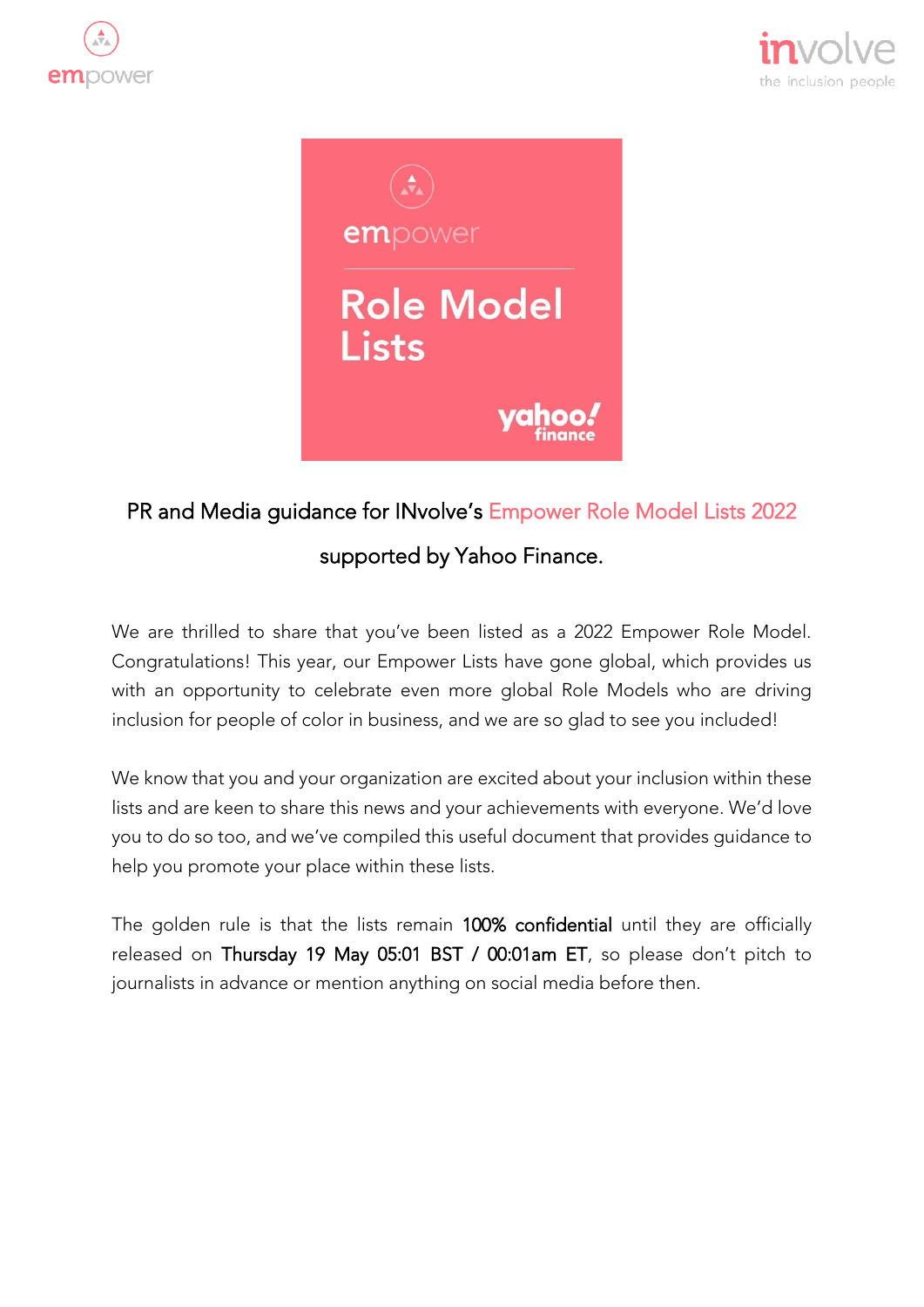



## PRESS RELEASES

## 1. What is INvolve doing to promote the Empower Lists?

Like last year, we are partnering with Yahoo Finance who will be publishing the full lists online on Thursday 19 May. We have agreed to an embargo with Yahoo Finance, which means we ask you not to publish your inclusion within the list until 05:01am BST / 00:01 ET on the same day. The media we focus on are UK and US-based national, broadcast, international business and tier-one business trade publications.

We also activate a huge amount of activity on social media, both across our own channels (LinkedIn, Twitter and Facebook) and through securing tweets from influential supporters.

## 2. Can I contact the media directly?

Yes, absolutely! If you have strong contacts with your own 'vertical' trade media, then we would love you to approach them and inform them about inclusion within these lists. Please, make sure that they respect the embargo and do not publish anything about your inclusion until the lists are live on Thursday 19 May 05:01am BST / 00:01 ET.

Please do let us know of any coverage you generate, as it's helpful for us to know the overall reach of the lists. We'd also love to shout your news on our social channels too.

#### 3. When can I release my own press release?

Any time after Thursday 19 May 05:01 BST / 00:01 ET.

## 4. Do I need to get my press release approved?

No, it's your press release and you have control over this. It is helpful for us to see press releases for information, but we don't expect to sign them off. Please email [involve@diffusionpr.com](mailto:involve@diffusionpr.com) if you'd like to share a copy of your press release with us.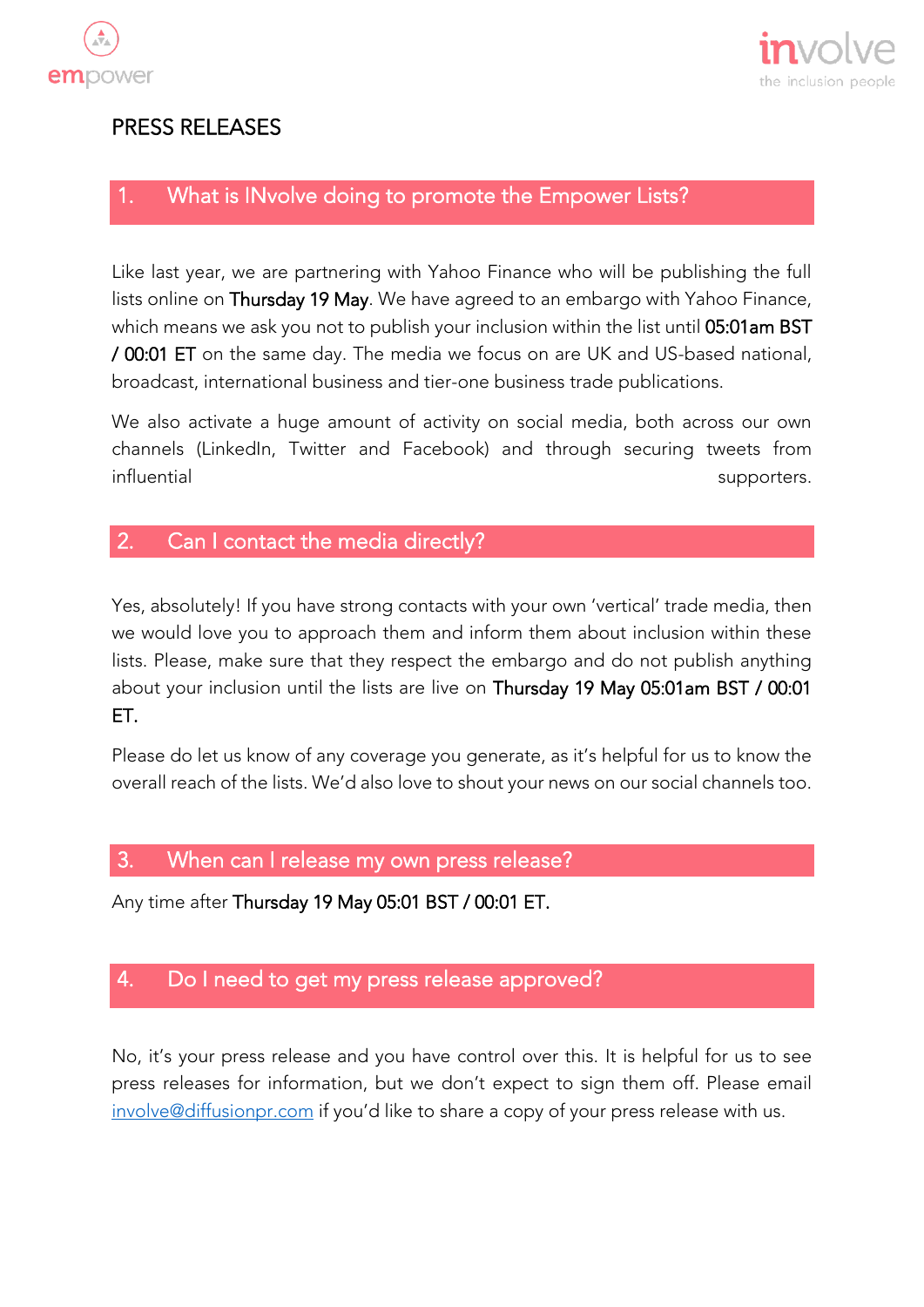



## 5. How should I refer to the Empower Lists?

When referring to the lists, please use the correct wording as follows.

- The 100 Empower Executives List is called: Empower 100 Executives Role Model List.
- The Advocates List is called: Empower 50 Advocates Role Model List.
- The Future Leaders List is called: Empower 100 Future Leaders Role Model List. When referring to the lists as a whole, please refer to them as the **Empower** Role Model Lists.

## 6. Can we see INvolve's press release?

We are happy to share our main press release with you as soon as the lists are live on Thursday 19 May and you can take any content directly from this press release. The press release also contains some background details on Empower and the selection process at the end of the document.

If you would like to include a quote from INvolve in your press release, please use the following:

Founder & CEO of INvolve, Suki Sandhu OBE, says, "I'm so thrilled to be celebrating this global group of trailblazing Executives, Future Leaders and Advocates for people of color in business. All the individuals within these lists are championing inclusion and, most importantly, leveraging their expertise and knowledge to drive inclusion initiatives and strategic change within their organizations. It's vital that people of color within our global businesses can succeed and achieve authentically, and these Role Models are essentials drivers of change and are smashing barriers to progress to create organizations where people of color can thrive.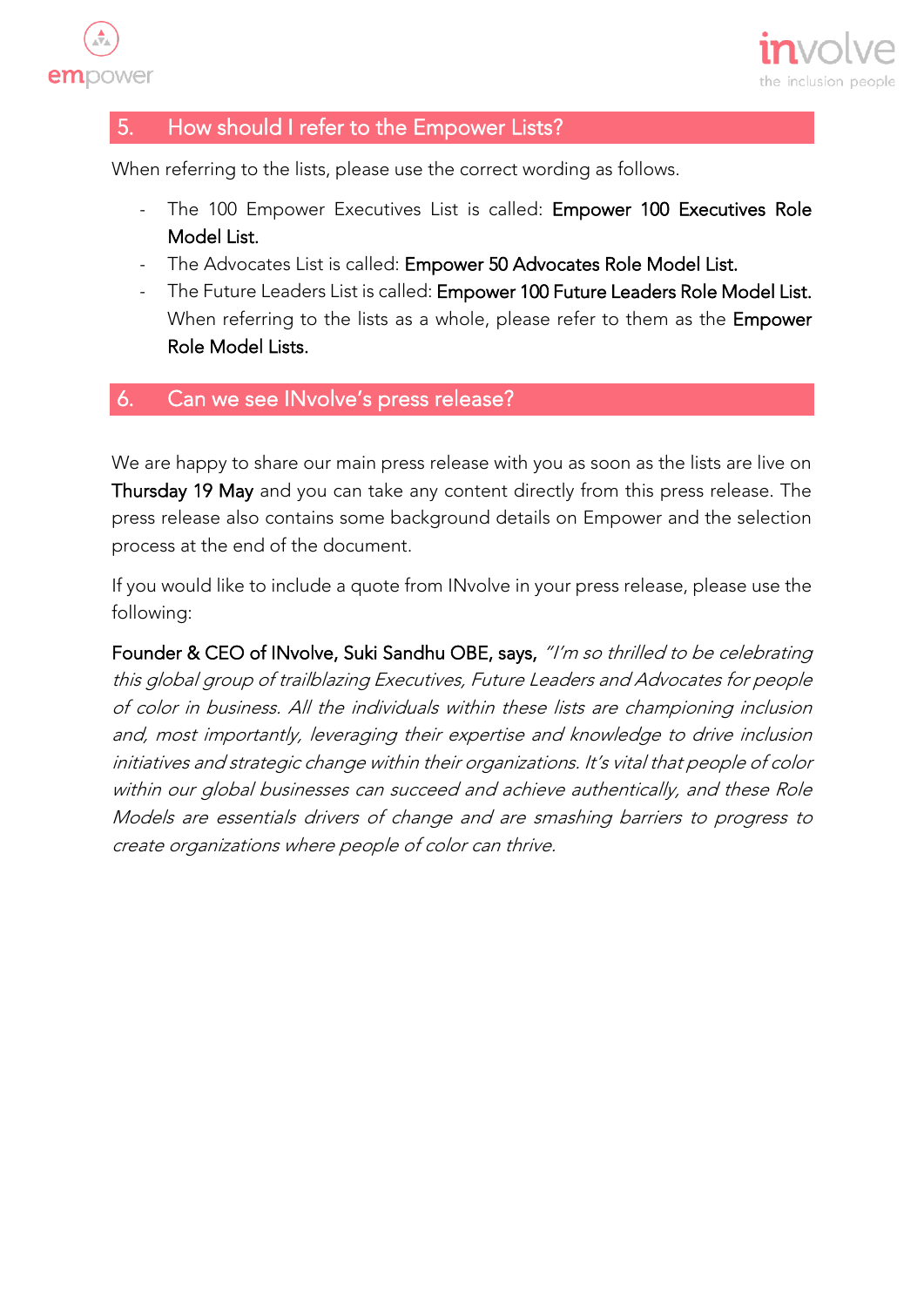



## SOCIAL MEDIA

## 1. Can I post on social media?

Yes, absolutely! Please do join your fellow Role Models to celebrate your success across social media. Below are some suggested posts that you can use across your various channels. Please feel free to tweak these and/or create your own, and it would be great if you could cite the list correctly (as stated above), tag INvolve so we can share and boost your posts and use the hashtag EMRoleModels22 across all our social media posts.

Remember, please don't post on social media until after the embargo has lifted on Thursday 19 May 05:01am BST / 00:01am ET.

#### **Twitter**

Please tag the following Twitter accounts to your tweets, so we can retweet and share your posts.

Empower Twitter account: @EMpoweriB. Twitter page linked [here.](https://twitter.com/EMpoweriB) INvolve Twitter account: @InvolvePeople. Twitter page linked [here.](https://twitter.com/INvolvePeople)

#### Launch day template tweets - company account.

#### Template tweet to celebrate list launch:

Thrilled to see the @EMpoweriB Role Model Lists 2022 supported by @YahooFinance launch day! These lists celebrate Global Role Models in business who are driving inclusion for people of color in business. View the lists here: <https://bit.ly/EMEx22> #EMRoleModels22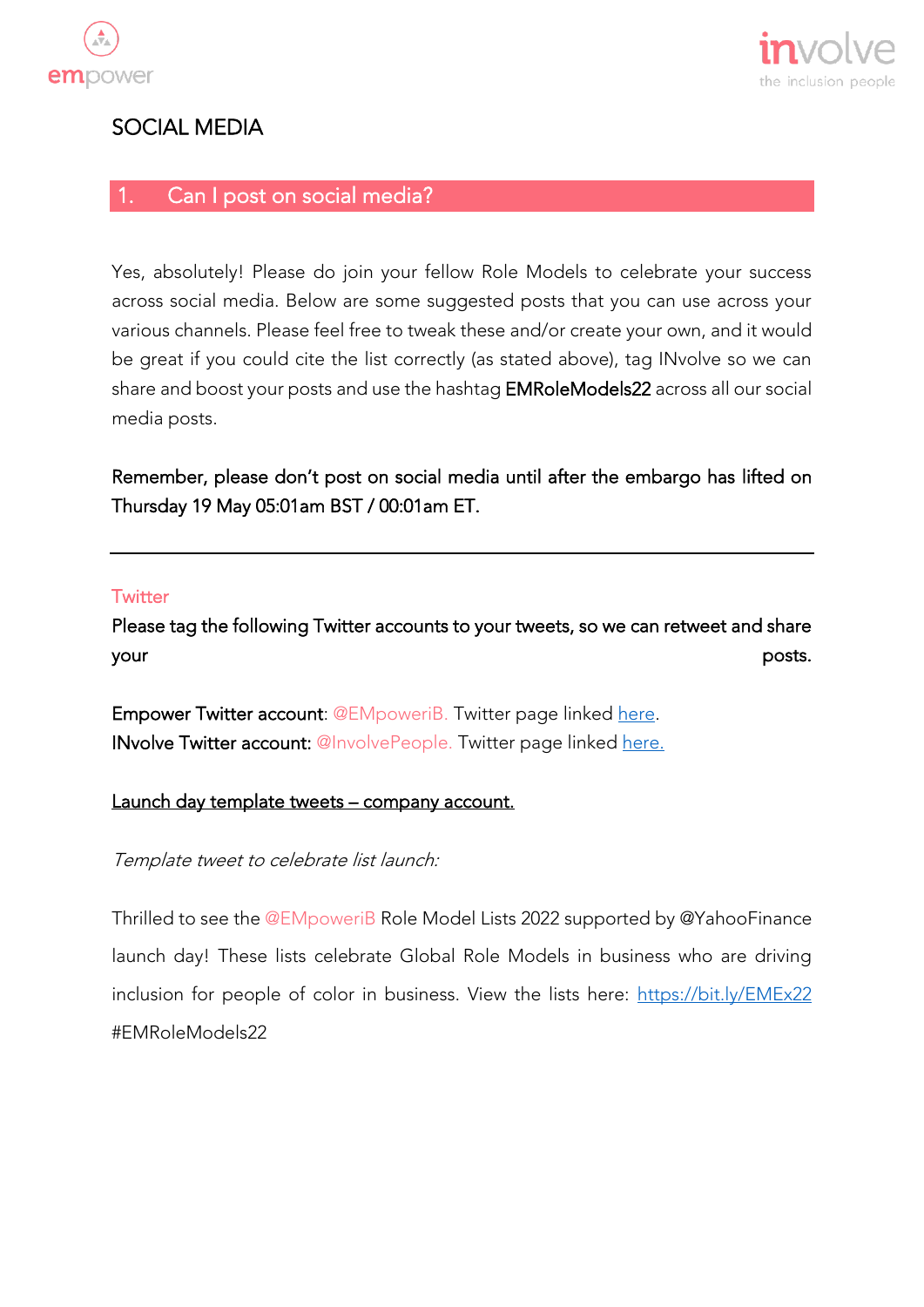



#### Template tweet to celebrate individual listers:

The @EMpoweriB Role Model Lists 2022 supported by @YahooFinance are here, and we are thrilled to see (insert employee name) featured this year! View the complete, global lists at the link here:<https://bit.ly/EMEx22> #EMRoleModels22

#### Launch day template tweets - from Listers.

#### For those on the Empower 100 Executives Role Model List:

Thrilled to be included in the 2022 @EMpoweriB 100 Executives Role Model List supported by @YahooFinance! Let's continue to work together to drive inclusion for people of color in business.<https://bit.ly/EMEx22> #EMRoleModels22

#### For those on the Empower 100 Future Leaders Role Model List:

Proud to be named in the @EMpoweriB 100 Future Leaders Role Model List supported by @YahooFinance! Let's all keep working to drive inclusion across global businesses. <https://bit.ly/EMFL22> #EMRoleModels22

#### For those on the Empower 50 Advocates Role Model List:

Honored to be included in the @EMpoweriB 50 Advocates Role Model List supported by @YahooFinance. Let's all commit to elevating and enabling diverse talent across our businesses.<https://bit.ly/EMAd22> #EMRoleModels22

#### Instagram

Each year we provide some visual graphics for you to celebrate your place in our lists. Please do use and share these across your Instagram alongside the hashtag #EMRoleModels22.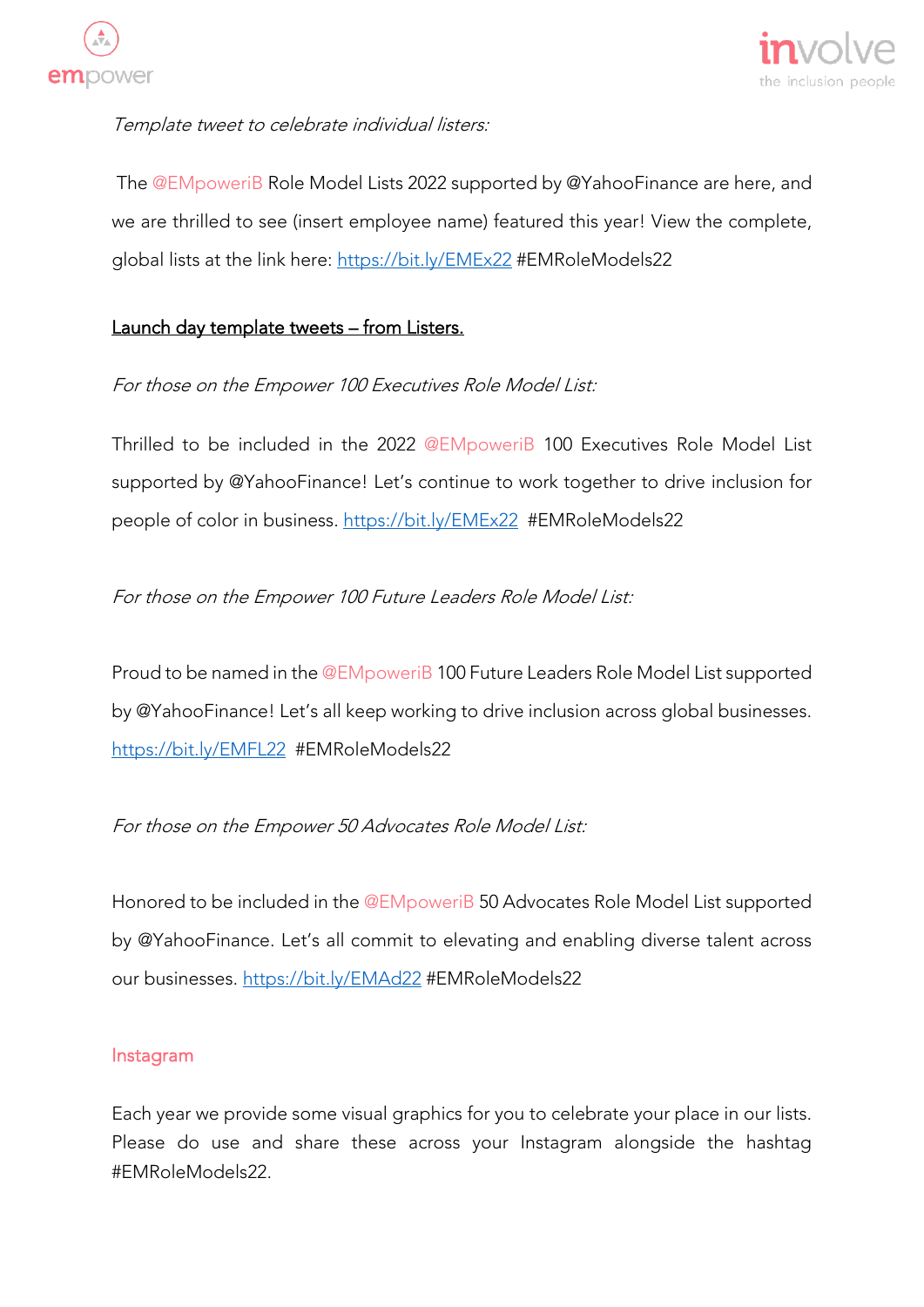



You can also use this opportunity to share your personal story and the amazing work you are doing to promote diversity in the workplace by adding [the link](https://bit.ly/EMEx22) to the list in your Instagram bio.

#### LinkedIn and Facebook

We generate a huge activity across LinkedIn on launch day. Role Models and companies from all over the world share their own inclusion within the lists as well as interact with others and our INvolve LinkedIn page too.

## Please tag INvolve in your LinkedIn and Facebook posts about the lists so we can interact and help you celebrate your inclusion within the lists.

INvolve LinkedIn account: @INvolvepeople. LinkedIn page linked [here.](https://www.linkedin.com/company/involvepeople) Empower Facebook page: @EMpoweriB. Facebook page linked [here.](https://www.facebook.com/EMpoweriB) INvolve Facebook page: @Involvepeople. Facebook page linked [here.](https://www.facebook.com/involvepeople)

#### Launch day post – company account.

#### For those on the Empower 100 Executives Role Model List:

We are so proud to see (insert employee) featured in @INvolvepeople's 2022 Empower Role Model Lists supported by @Yahoo Finance! These global lists celebrate Role Models in business who are driving inclusion for people of color across business. It's brilliant to see (insert employee name) recognized for their incredible achievements within the Empower 100 Executives Role Model List.

You can view the full lists here <https://bit.ly/EMEx22>

#### #EMRoleModels22

For those on the Empower 100 Future Leaders Role Model List:

We are so proud to see (insert employee name) featured in the Empower Role Model Lists supported by @YahooFinance! These global lists by @INvolvepeople champion trailblazers across businesses who are driving positive change for people of color in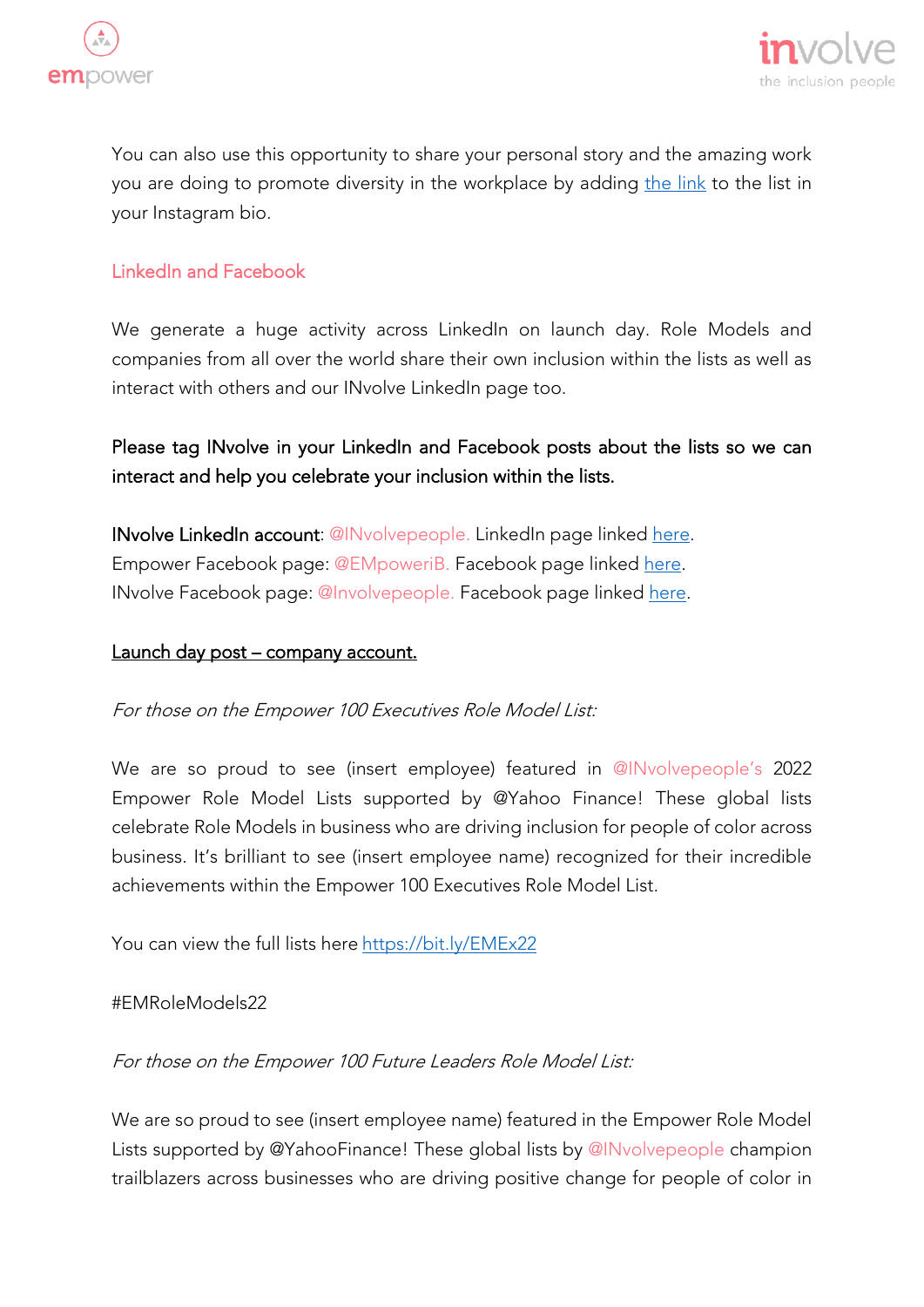



business. It's great to see (insert employee name) celebrated for their incredible achievements, and we cannot see what they do next as a Future Leader in business.

You can view the full lists here:<https://bit.ly/EMEx22>

#### #EMRoleModels22

#### For those on the Empower 50 Advocates Role Model List:

We are so proud to see (insert employee name) recognized as an Advocate in this year's Empower Role Model Lists supported by @YahooFinance! These global lists by @INvolvepeople, champion Senior Executives, Future Leaders and Advocates for people of color in business. (insert employee name) is committed to using their platform and influence to advocate for inclusion both within (insert company name) and beyond. It's great to see their incredible efforts celebrated within these lists.

You can view the full lists here:<https://bit.ly/EMEx22>

#EMRoleModels22

#### Post list launch – company page.

A week ago, @INvolvepeople's Empower Role Model Lists 2022 supported by @YahooFinance launched, celebrating key individuals in business who are driving workplace inclusion.

If you missed the launch, you can view the full list here <https://bit.ly/EMEx22> #EMRoleModels22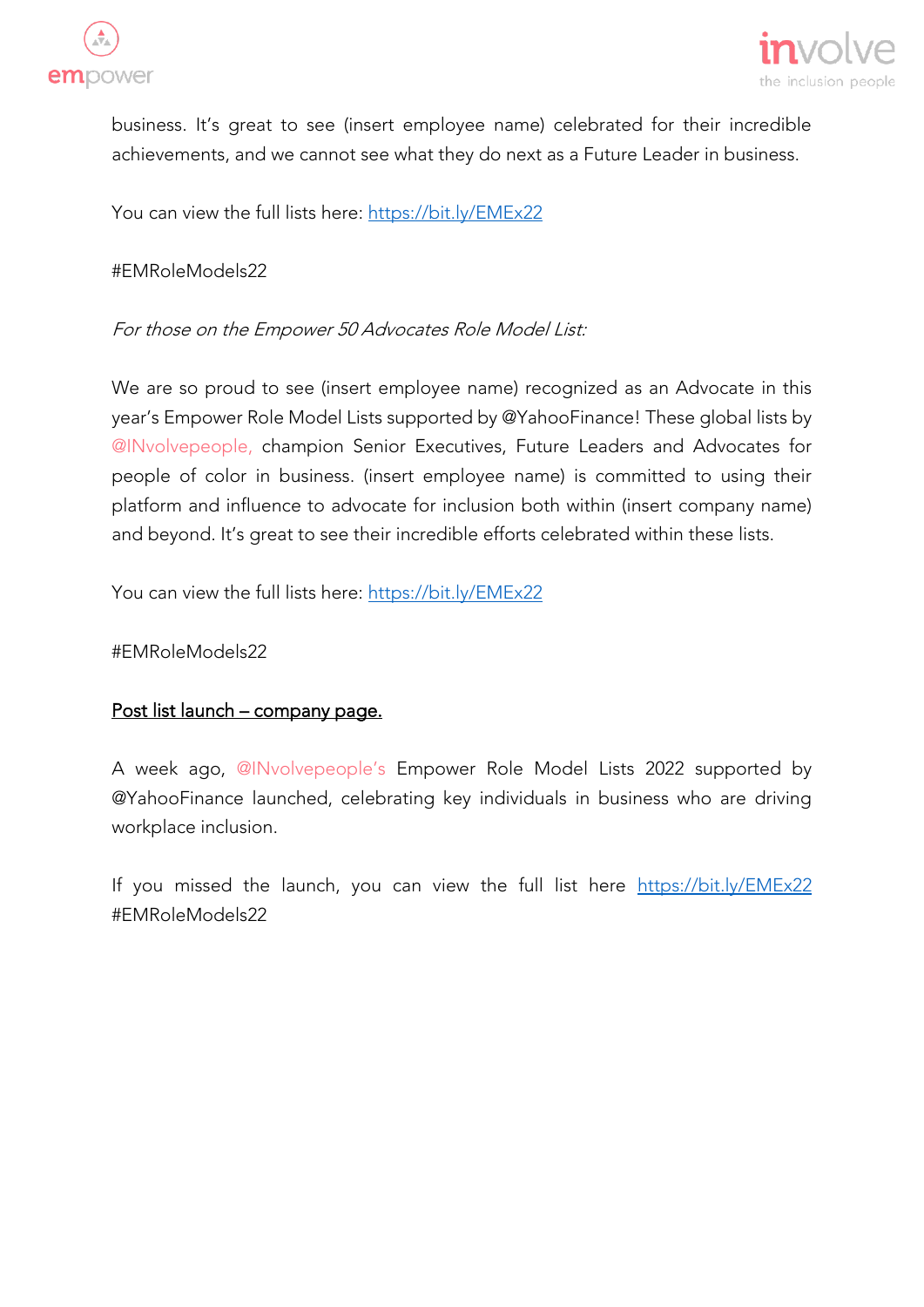



#### Launch day post - lister's personal account.

For those on the Empower 100 Executives Role Model List:

I am honored to be featured in @INvolvepeople's 2022 Empower Role Model Lists supported by @Yahoo Finance within the Executives List!

These global lists celebrate Role Models in business who are driving inclusion for people of color across business. Let's all work together to shift the needle towards inclusion within our businesses and create workplaces where everyone can succeed.

You can view the full lists here: <https://bit.ly/EMEx22>

#### #EMRoleModels22

For those on the Empower 100 Future Leaders Role Model List:

I am so proud to be featured within the 2022 Empower Role Model Lists supported by @YahooFinance! These global lists by @INvolvepeople champion trailblazers across businesses who are driving positive change for people of color in business.

It's great to be recognized alongside these global Future Leaders, and I cannot wait to drive further change both within my own company and beyond.

You can view the full lists here:<https://bit.ly/EMEx22>

#EMRoleModels22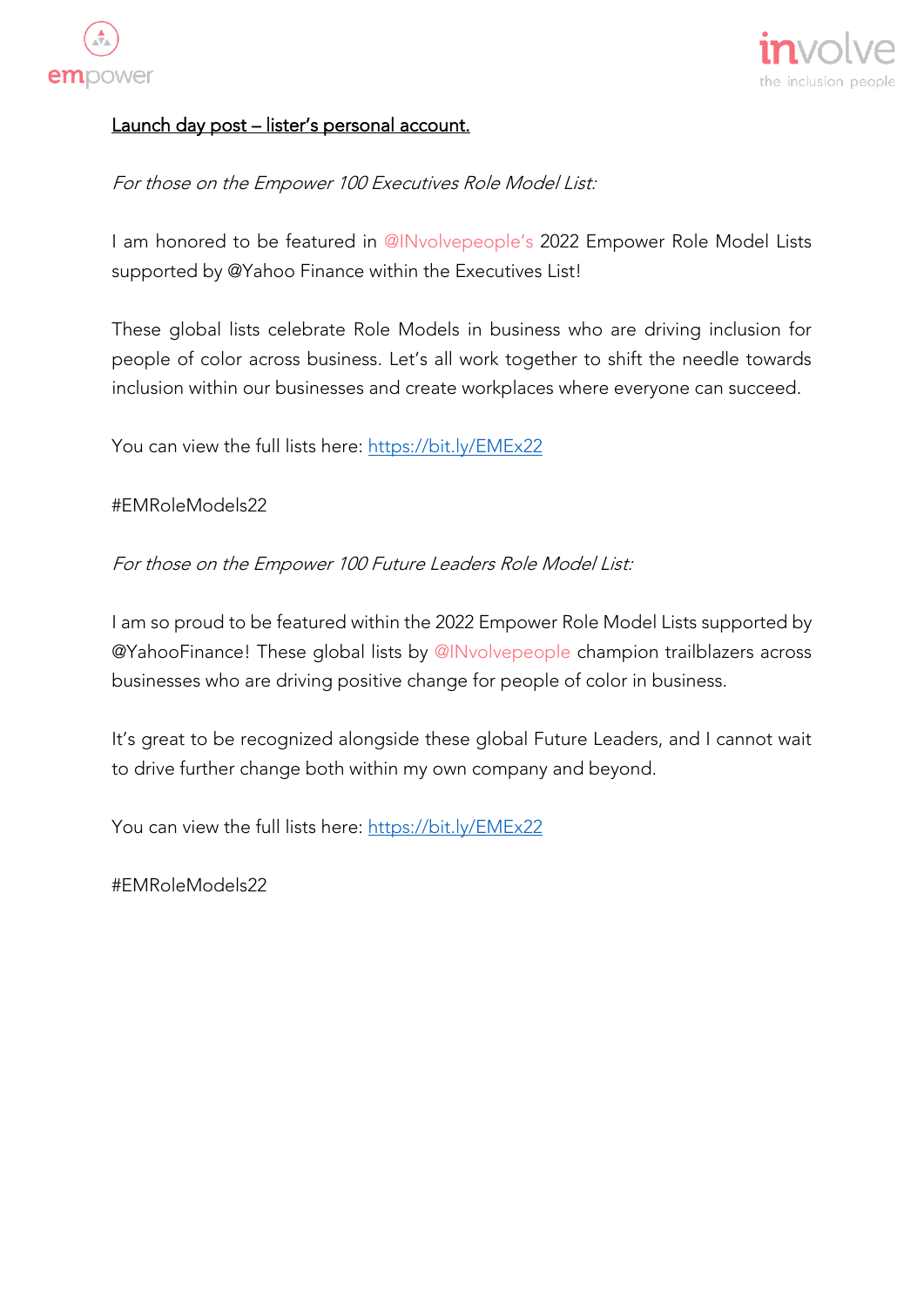



For those on the Empower 50 Advocates Role Model List:

I am honored to be recognized as a Top 50 Advocate in this year's Empower Role Model Lists supported by @YahooFinance. These global lists by @INvolvepeople, champion Senior Executives, Future Leaders and Advocates for people of color in business.

It's vital that Advocates across business commit to using their platform, influence and sharing their expertise to advocate for inclusion both within their organizations and beyond.

It's great to see so many Advocates leading the way for change, and I am thrilled to be a part of such a fantastic list.

You can view the full lists here:<https://bit.ly/EMEx22>

#EMRoleModels22

#### Managing Trolls / Negative Responses

The majority of listers who publicize their inclusion within the lists receive widespread praise and congratulations. However, in the unlikely event that you see a negative reaction (e.g. sustained trolling on social media) we and our PR team are available to help support and advise you. If you experience a reaction that upsets you and that you feel needs to be addressed please do get in touch with us an screenshot any of the responses so we can help.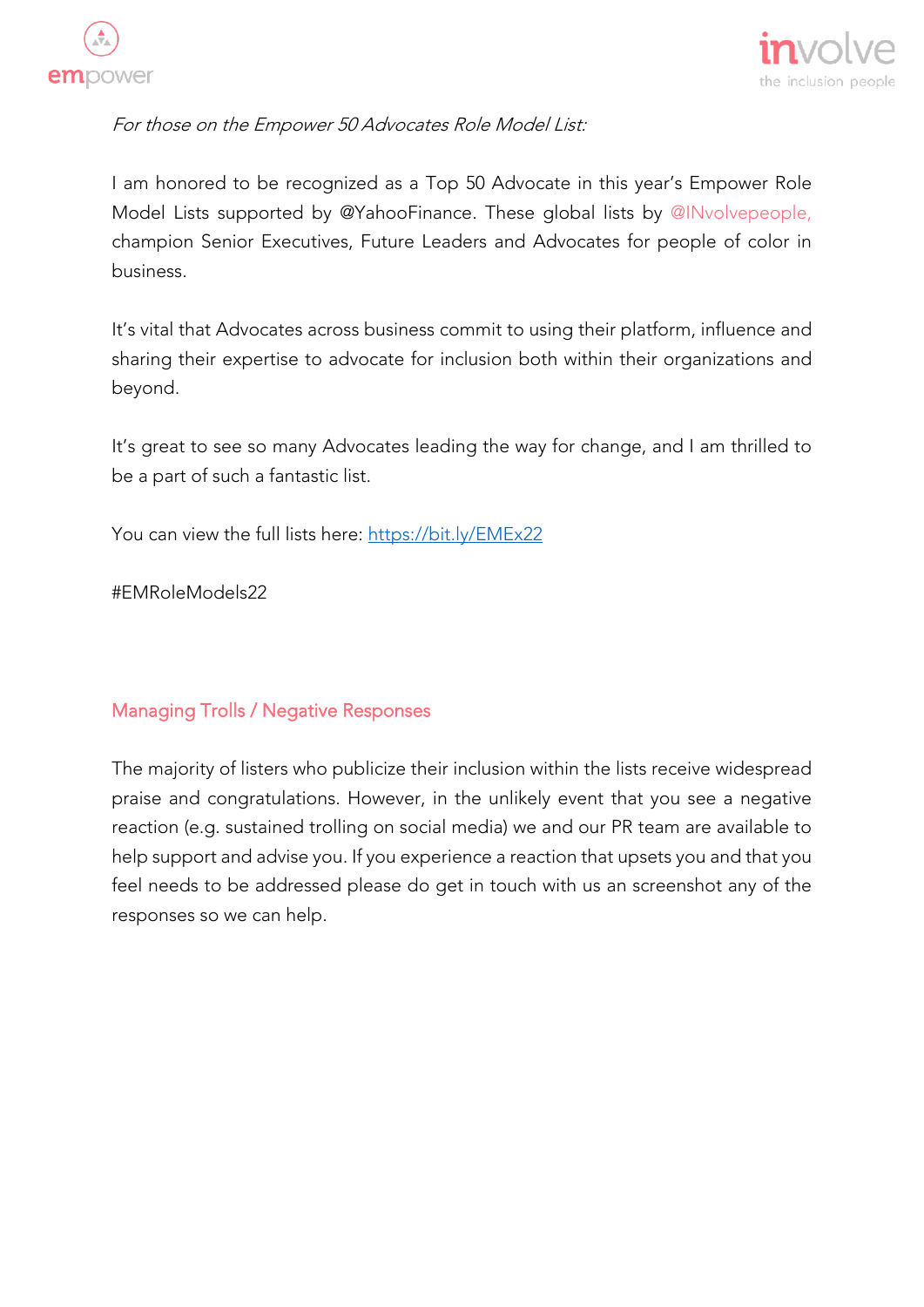



#### Imagery

We have created some visual graphics to help you share your news with your social media followers and networks.

#### All images can be downloaded here:

<https://empower.involverolemodels.org/media-resources/>



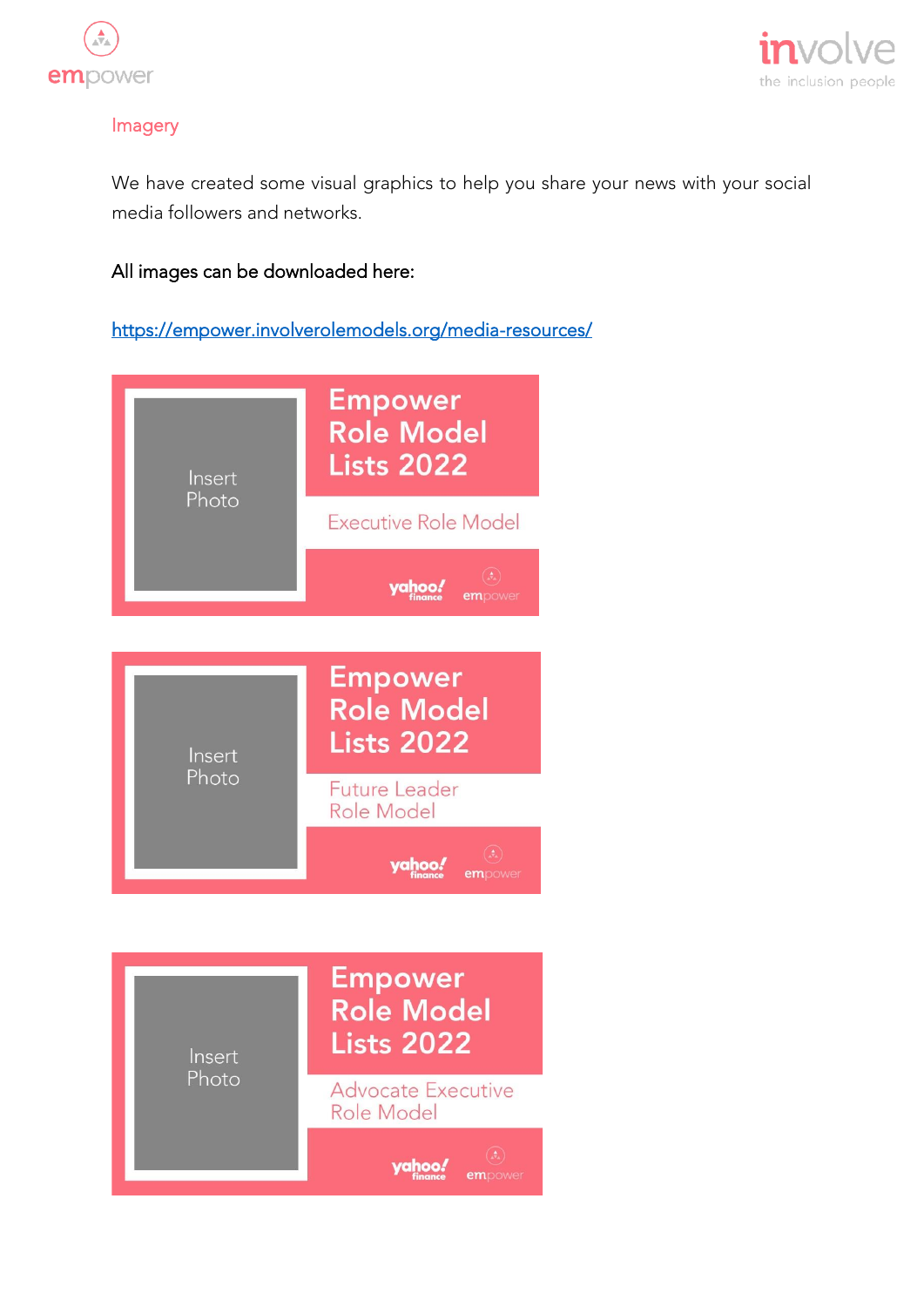







yahoo!

## **Future Leader Role Model** 2022